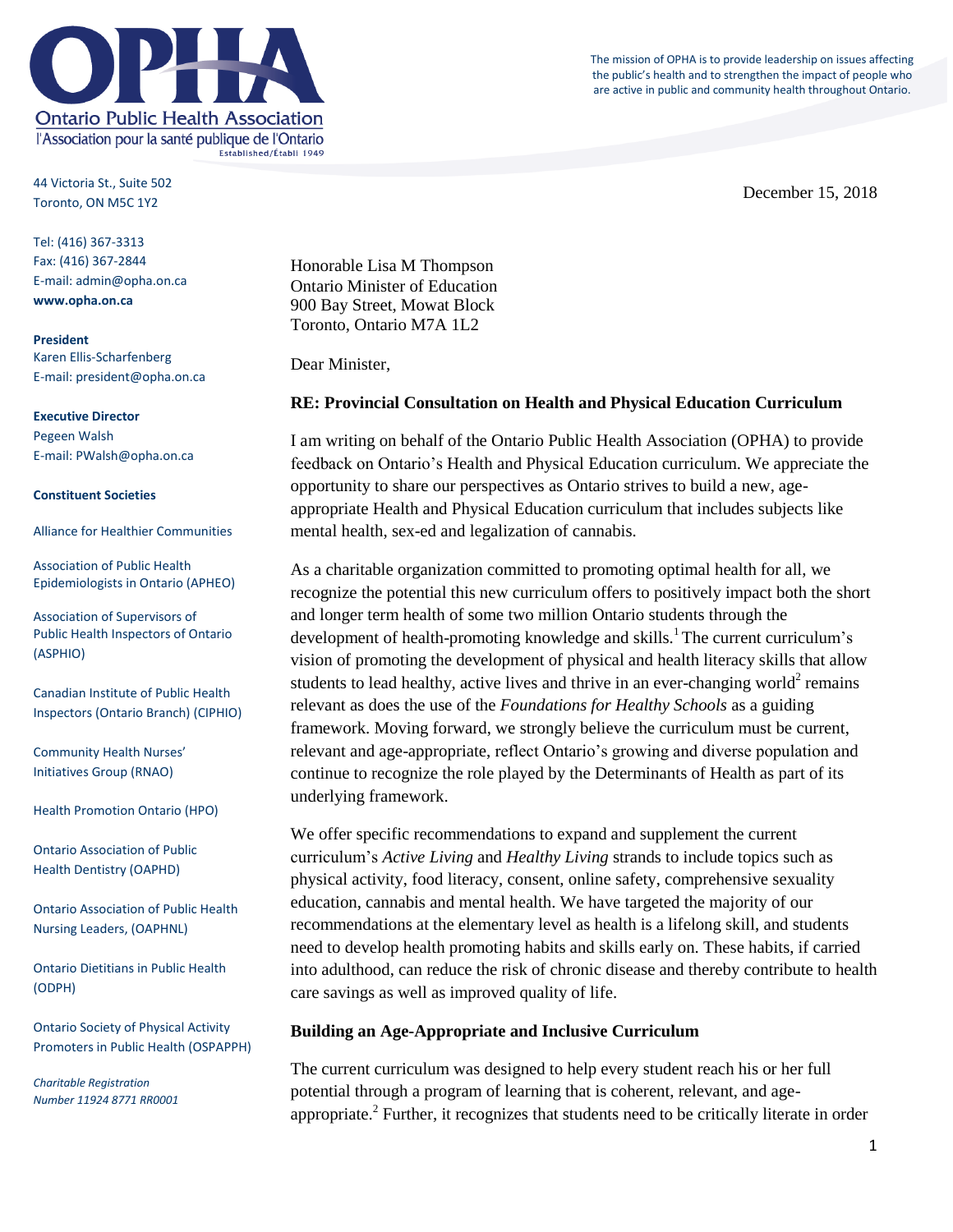to synthesize information, make informed decisions, and communicate effectively in an ever-changing global community.<sup>2</sup> To realize these goals, the curriculum must be updated to equip Ontario teachers with modern day information to address students' questions, prepare students for present-day, and move educators and students forward.<sup>3</sup>

The current curriculum also strives to promote important educational values such as equity and fair play, respect for diversity, and respect for individual requirements.<sup>2</sup> For the curriculum to align with Ontario's Equity and Inclusive Education strategy and the Provincial Code of Conduct for schools, it must address topics such as gender identity, same-sex families and sexual orientation.

## **Updating the** *Healthy Living* **Strand**

OPHA supports an updated curriculum that is comprehensive and age-appropriate in its entirety. OPHA appreciates that topics of the *Healthy Living* strand, such as *Healthy Eating*, *Personal Safety and Injury Prevention* and *Substance Use* have been updated to reflect current context. Below we offer recommendations to further modernize these topics. In addition, we offer recommendations to modernize the final topic of this strand, *Growth and Development*, as the current version is outdated and needs to better prepare students for present-day challenges.

OPHA encourages the provincial government to maintain the following curriculum components:

- That parent requests for their children to opt out of learning activities pertaining to gender identity or sexual orientation not be granted, as this would conflict with the Education Act and Ontario Human Rights Code.<sup>2</sup>
- That information in teacher prompts allows educators to take advantage of "teachable moments" as they arise and to tailor/adapt discussion on particularly sensitive topics to the local context.

Below, OPHA offers specific recommendations regarding the inclusion of topics such as food literacy, consent, online safety, comprehensive sexuality education, cannabis and mental health to advance the current curriculum's *Healthy Living* strand. OPHA believes that there are opportunities to further strengthen the comprehensiveness and inclusiveness of each of the four topics within this strand. For further details and specific recommendations regarding learning expectations, please refer to Appendix A.

## **Topic 1: Healthy Eating**

OPHA recommends that both elementary and secondary curricula include learning expectations regarding food literacy. More specifically, OPHA recommends a cross-curricular approach to mandatory food literacy programming across all elementary grade levels and a minimum of one mandatory course at the secondary school level.

In Ontario, children aged two years and older consume 47.1% of their daily calories from ultra- processed foods which have a low nutrient quality and contribute to degradation of diet quality.<sup>4</sup> Food literacy skills can reduce an individuals' reliance on ultra-processed foods, thereby reducing their risk for chronic disease and contributing to a reduction in society's burden of chronic disease.<sup>4</sup>

Food literacy can build healthy eating behaviors and promote self-esteem and resilience.<sup>4</sup> It can also contribute to an appreciation of food production, food preparation and the importance of sustaining Ontario's local farms. These outcomes support the curriculum's vision of promoting the development of life skills critical for leading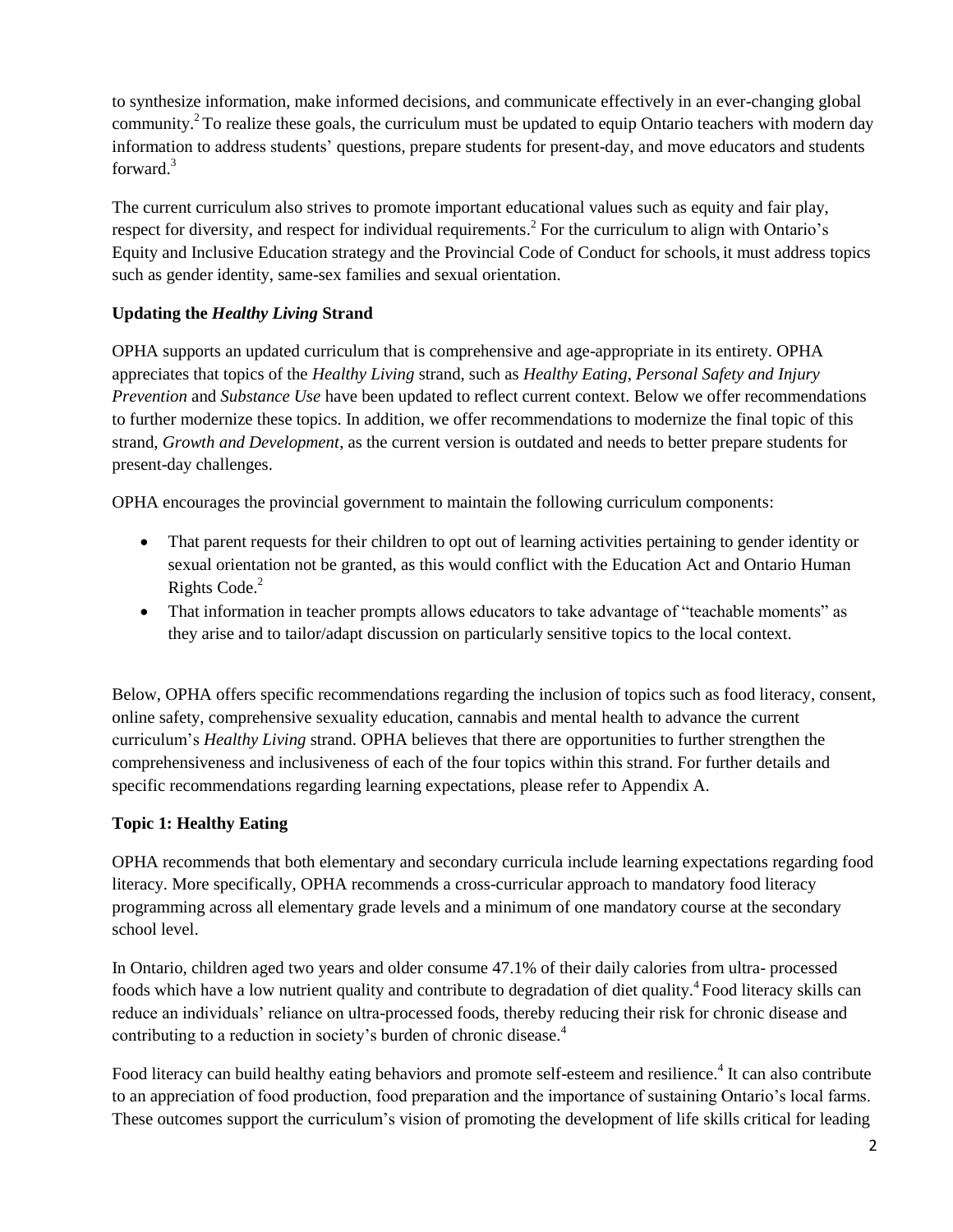healthy, active lives. It is imperative that students begin to develop life-long food literacy skills at a young age such that they develop health-promoting habits early on.

OPHA also urges your government to place a greater emphasis on oral and dental health. Topics such as the importance of regular brushing, flossing, wearing mouth guards for sports, regular dental check-ups and healthy snacks should be expanded upon, and students should gain an understanding of how oral health is an important part of overall health.

In Canada, 57% of children have been affected by tooth decay.<sup>13</sup> Dental carries are associated with obesity, poor nutritional status, compromised tooth growth and even poor self-esteem in children.<sup>13</sup> The importance of promoting children's oral health has been recognized in recent years. The newly updated Ontario Public Health Standards call for increasing the proportion of children with optimal oral health, and mandate public health units to offer oral health screening in elementary schools.<sup>13</sup> In Canada, dental health expenditures were \$12.6 billion in 2012.<sup>13</sup> Given the high economic cost of poor oral health, the new curriculum provides an opportunity to emphasize the importance of oral health in children and youth.

## **Topic 2: Personal Safety and Injury Prevention**

OPHA recommends this section emphasize *online* risk management skills and include knowledge and skills around cyber-bullying and other online safety concerns such as "sexting." This supports the curriculum's goal of ensuring students' mental and emotional well-being and resilience at home, at school and in the community.

OPHA also recommends this section explicitly define and review the importance of consent. The recent prominence of issues pertaining to consent in the news and on social media highlight the timeliness and significance of this topic. As per the curriculum's goals, educators must be equipped to support children at an early age to develop skills in communication, building healthy relationships and respecting others. This will further support current curriculum goals of promoting skills in self-advocacy, conflict resolution, and decisionmaking to ensure student safety.

## **Topic 3: Substance Abuse**

With the recent legalization of recreational cannabis, OPHA recommends updating this section to ensure that students receive adequate information on the short- and long-term health effects and potential harms of cannabis use. OPHA supports expansion of learning expectations regarding effects and consequences of substance use, and of the relationship between substance abuse and mental health disorders, to also address cannabis in-depth.

According to a recent survey, 82% of parents feel that cannabis risks should be included in the curriculum.<sup>1</sup> The most readily available data indicate that in 2012, 42% of males and 40% of females aged 15-24 in Ontario consumed cannabis at least once.<sup>5</sup> As research indicates that brain development is not complete until age 25, youth are particularly vulnerable to the effects of cannabis on brain development and function.<sup>6</sup> Cannabis use has been associated with increased risk of harms when use is frequent, prolonged and begins early in adolescence.<sup>6</sup> Including the short- and long-term health effects of cannabis in the curriculum will be imperative for protecting children and youth.

To further protect children and youth, OPHA recommends emphasizing the effects and potential harms of substances used on their own but also in combination with other substances. Alcohol use in Ontario has increased in recent years, and new forms of harmful substance use such as mixing alcohol and caffeinated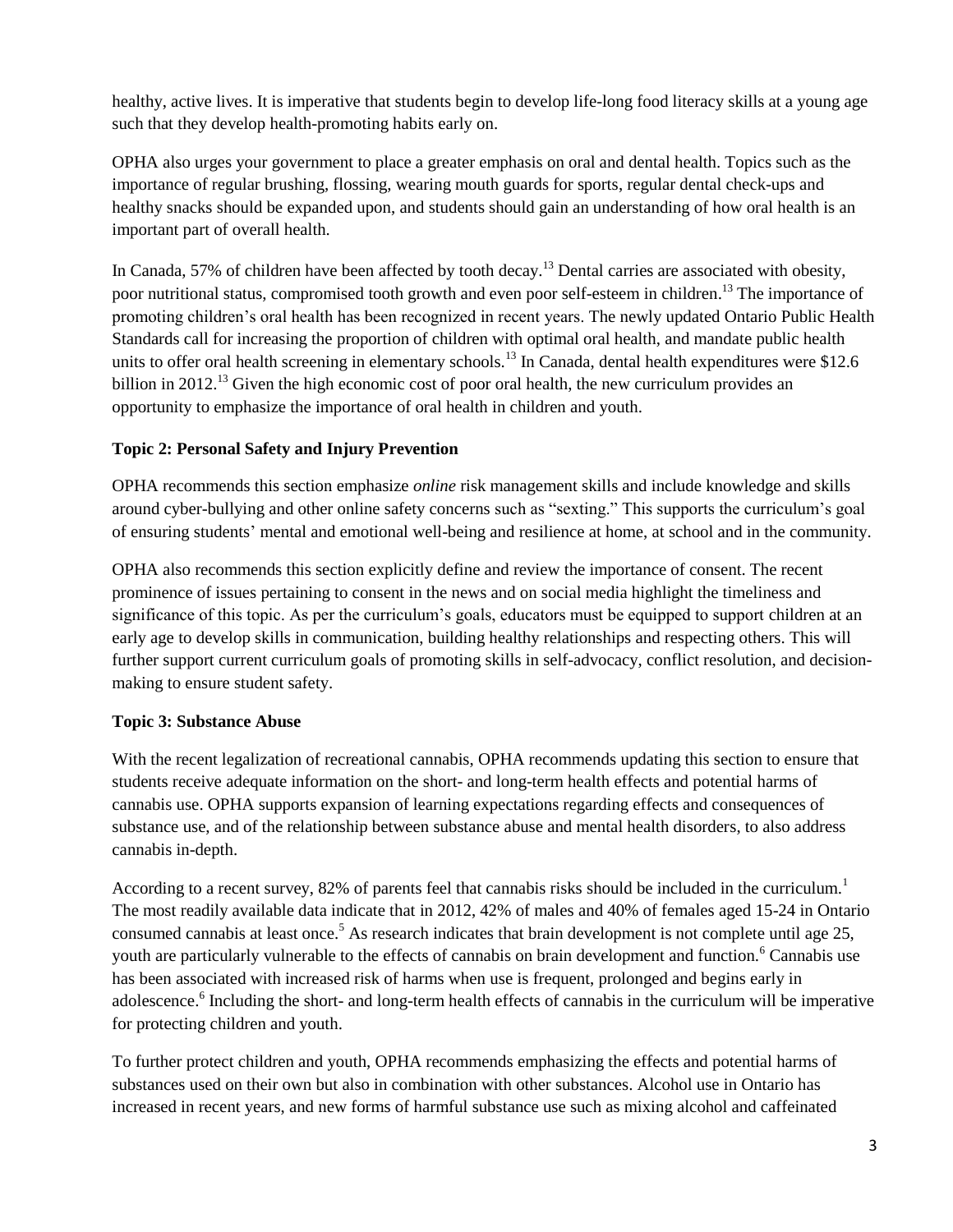drinks have emerged.<sup>11</sup> Educators should be equipped with tools to address both current and anticipated substance misuses, such as the mixing of alcohol and edible cannabis for example. OPHA also recommends that the curriculum be updated to address the harms of e-cigarette use and vaping in addition to tobacco use. Nicotine-containing vapors can impact brain development, memory and concentration in youth.<sup>12</sup> The University of Waterloo reports a 46% increase in vaping in non-smoking youth in grades 10-12 in the last two years. Further, the US has recently declared a "vaping epidemic."<sup>12</sup> The curriculum must emphasize knowledge around healthy choices and the development of decision-making skills from a young age.

#### **Topic 4: Growth & Development**

OPHA supports an elementary health and physical education curriculum which includes comprehensive sexual health education and tackles key issues related to sexual health. Comprehensive sexual health education addresses the cognitive, emotional, physical and social aspects of sexuality and includes content that is scientifically accurate, age appropriate, culturally appropriate and based on empowerment, human rights and gender equality.<sup>7</sup>

OPHA urges your government to issue a comprehensive sexual health curriculum which responds to the broad range of experiences and challenges that students face, such as puberty, pregnancy, sexually transmitted infections, violence/gender-based violence, and online information/images. OPHA recommends that the elementary school curriculum include topics such as gender identity and sexual orientation, to promote respect and inclusivity, as well as the naming of body parts, using scientific terminology, in order to promote body awareness and self-identity. A 2016 review of the effectiveness of such curriculums found that comprehensive, curriculum-based sexual health education contributed to increased knowledge about sexuality, reduced risktaking behaviors, and improved attitudes related to sexual and reproductive health.<sup>7</sup>

OPHA supports the Toronto District School Board's philosophy which recognizes that while parents and guardians are the primary educators of their children, school-based programs add another important dimension to children's ongoing learning regarding sexuality.<sup>8</sup> A recent survey reports that 82% of parents agree that sexual health education should be taught as part of health and physical education curriculum.<sup>1</sup> Students, educators, parents, and educators have been increasingly championing sexual health as an essential component of a good quality education that is comprehensive and life skills-based.<sup>7</sup> Such an education supports students in developing the knowledge, skills, ethical values and attitudes to make conscious, healthy and respectful choices about relationships, sex and reproduction.<sup>7</sup>

OPHA also recommends the curriculum include preconception health education. The curriculum should promote healthy lifestyle, healthy fertility and risk reduction of all individuals during their reproductive years, regardless of gender identity, gender expression, sexual orientation, or intention to have children. Topics such as life planning, healthy relationships and reproductive health can promote the development of important life skills and prevent unwanted pregnancy.

Another important component to include is breastfeeding education to increase students' knowledge as well as positively influence students' beliefs and attitudes. Breastfeeding provides numerous health benefits (e.g. immunology, social and emotional health, cognitive development, promotion of healthy weights) mothers and infants yet there continues to be many misconceptions and negative attitudes towards breastfeeding. By starting such education at a young age, students can gain knowledge that can enable them to make informed choices about infant feeding when they become parents.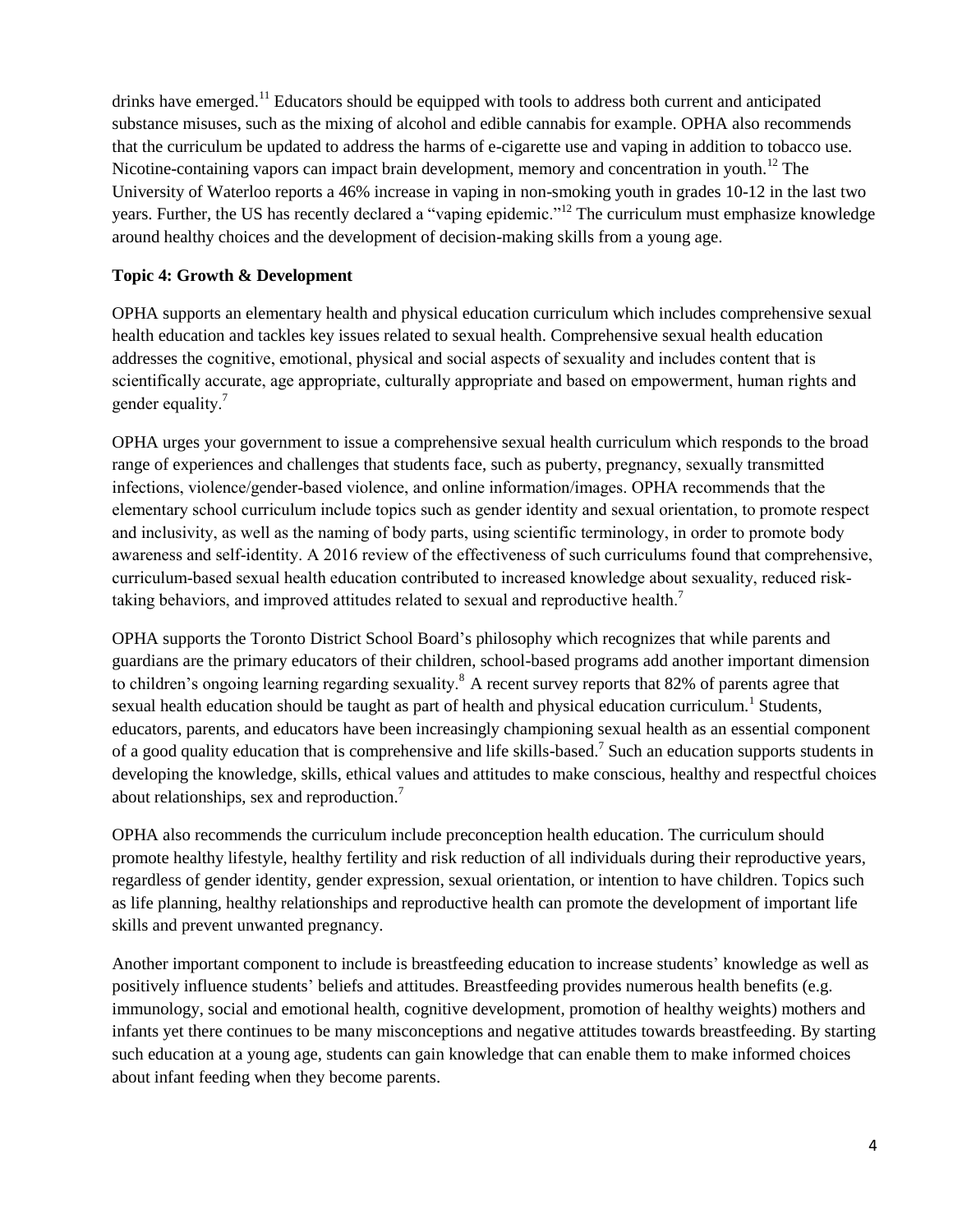## **Integration of Mental Health**

OPHA recommends a section devoted to positive mental health, emotional well-being and resilience be included in the *Healthy Living* strand to supplement the integration of mental health topics throughout the curriculum. Positive mental health, emotional well-being and healthy lifestyles promote resilience which can equip students with confidence, adaptability and coping skills. The value of connecting with nature as an effective strategy for promoting positive mental health and reducing stress should also be included.

A greater emphasis on mental health and resilience is especially critical given that The Institute for Clinical Evaluative Sciences report that in Ontario, approximately 20% of youth experience a mental illness at any given time and for 70% onset is during childhood or adolescence.<sup>9</sup> These findings are supported by recent survey results which reveal that 90% of parents agree that mental health should be included in the curriculum.<sup>1</sup>

#### **Expanding the** *Active Living* **Strand**

OPHA recommends that mandated elementary Daily Physical Activity (DPA) be followed by mandated health and physical education credits in each year of secondary school. OPHA recognizes that participation in physical activity provides students with opportunities for increasing their self-esteem, self-confidence, interpersonal skills and physical fitness.<sup>2</sup> Development of physical activity habits, and commitment to healthy and active living, should be initiated early in elementary school and sustained throughout secondary school.

#### **Conclusion**

Throughout this letter, OPHA has provided a number of recommendations grounded in a comprehensive school health approach that aligns with the curriculum's vision and goals. Our recommendations promote an inclusive, age-appropriate and comprehensive health and physical education curriculum which fosters the development of a range of important life skills beginning at an early age.

Ensuring adequate physical education specialists and health educators will be critical to achieving the curriculum vision and goals. In addition, Ontario's public health system is well-positioned to support the development and implementation of the health and physical education curriculum given the recently updated requirements of the Ontario Public Health Standards.

OPHA, its members, work groups, constituent societies and Nutrition Resource Centre have a wealth of expertise. We welcome the opportunity to collaborate with the Ministry of Education to support the updating and implementation of the new health and physical education curriculum be it through:

- Reviewing draft curriculums;
- Developing and providing resources to support teachers; and/or
- **Providing professional development training through webinars, workshops, etc.**

Please do not hesitate to contact OPHA at [pwalsh@opha.on.ca](mailto:pwalsh@opha.on.ca) or by calling 416-367-1281. Thank you for your consideration.

Sincerely,

P. Wash

Pegeen Walsh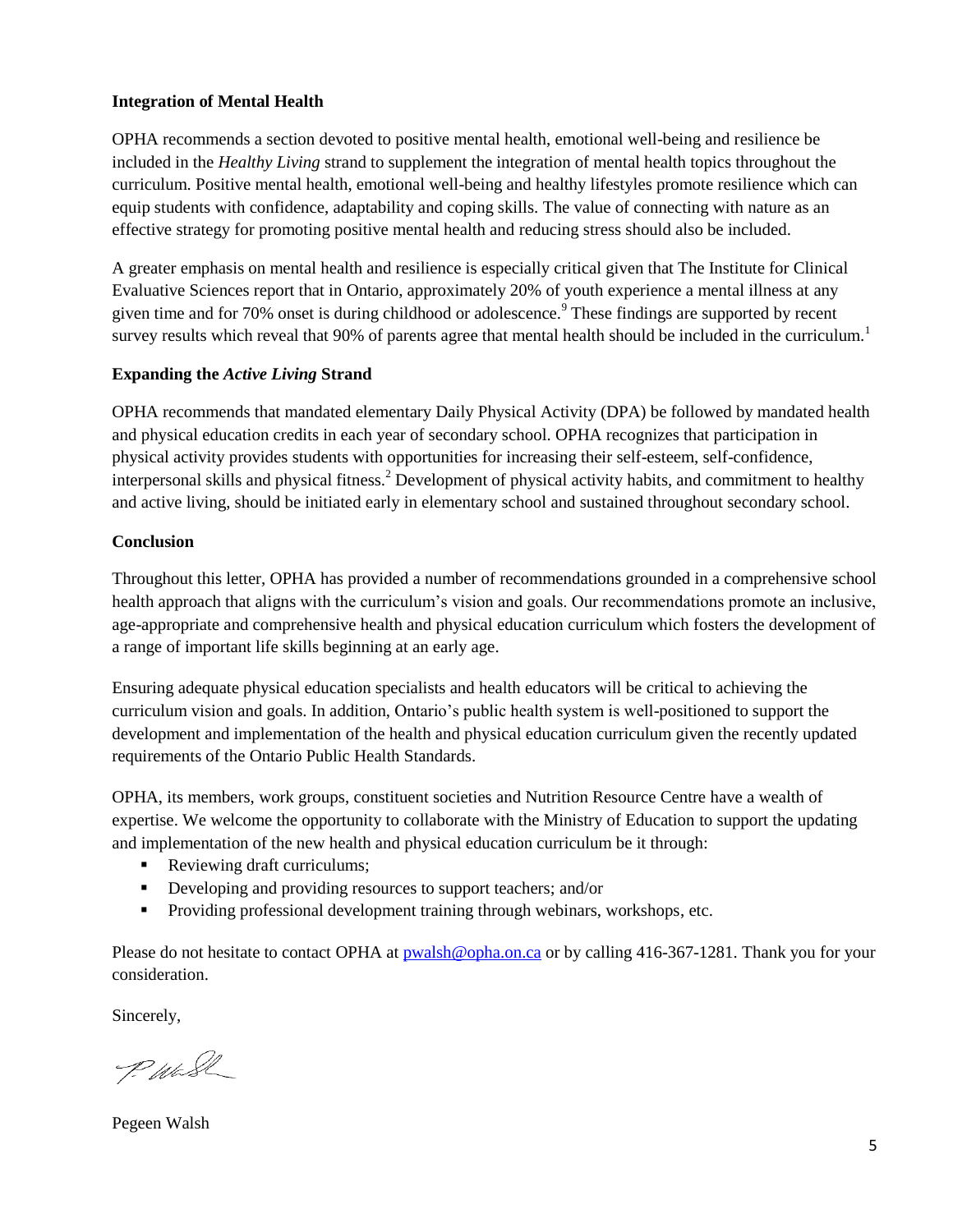# **Appendix A: Recommended Student Learning Expectations for a New Health and Physical Education Curriculum**

Outlined below are specific student learning expectations recommended for inclusion in the *Healthy Living* and *Active Living* strands of the current curriculum.

| <b>Strand</b>            | <b>Topic</b>                                            | <b>Recommended Learning</b>                                                                                                                                                                                                                                                                                                                                                                                                                                                                                                                                                             | <b>Evidence to Support</b>                                                                                                                                                                                                                                                                                                                                                                                         |
|--------------------------|---------------------------------------------------------|-----------------------------------------------------------------------------------------------------------------------------------------------------------------------------------------------------------------------------------------------------------------------------------------------------------------------------------------------------------------------------------------------------------------------------------------------------------------------------------------------------------------------------------------------------------------------------------------|--------------------------------------------------------------------------------------------------------------------------------------------------------------------------------------------------------------------------------------------------------------------------------------------------------------------------------------------------------------------------------------------------------------------|
|                          |                                                         | <b>Expectations</b>                                                                                                                                                                                                                                                                                                                                                                                                                                                                                                                                                                     | <b>Recommendation</b>                                                                                                                                                                                                                                                                                                                                                                                              |
| <b>Healthy</b><br>Living | <b>Healthy Eating</b>                                   | Food literacy programming<br>should be mandatory across all<br>elementary grade levels.<br>At least one food/nutrition<br>course be mandatory in the<br>secondary school curriculum.                                                                                                                                                                                                                                                                                                                                                                                                    | Will ensure students are<br>$\bullet$<br>equipped to make healthy<br>decisions in a complex food<br>environment <sup>4</sup><br>Will help to achieve Ministry's<br>$\bullet$<br>goal for preparing Ontario<br>students for success through<br>improved academic<br>achievement <sup>4</sup><br>Will equip students with life<br>skills that help to address<br>society's burden of chronic<br>disease <sup>4</sup> |
|                          | <b>Oral Health</b>                                      | Students should demonstrate an<br>understanding of the<br>importance of oral health (e.g.<br>teeth brushing, flossing, healthy<br>snacks, mouth guards for<br>sports) and its connection to<br>overall health                                                                                                                                                                                                                                                                                                                                                                           | In Canada, 57% of children<br>$\bullet$<br>have been affected by tooth<br>decay. <sup>13</sup> Dental carries are<br>associated with obesity, poor<br>nutritional status, compromised<br>tooth growth and even poor self-<br>esteem in children. <sup>13</sup>                                                                                                                                                     |
|                          | <b>Personal Safety</b><br>& Injury<br><b>Prevention</b> | Students should be able to<br>identify risks associated with<br>communications technology,<br>(e.g., internet use, cell phone<br>use, text messaging and online<br>gaming) and describe<br>precautions and strategies for<br>using these technologies safely.<br>Students should be able to<br>recognize bullying using<br>technology (e.g., via e-mail,<br>text messaging, chat rooms,<br>websites) and be equipped with<br>strategies for addressing such<br>challenges. Students should be<br>able to identify the benefits and<br>dangers associated with the use<br>of technology. | $\bullet$<br>With the impact of social media<br>and an increased access to the<br>Internet, students require an<br>updated curriculum that includes<br>information on online safety,<br>healthy relationships, consent,<br>mental health, and the risks of<br>"sexting". <sup>10</sup>                                                                                                                             |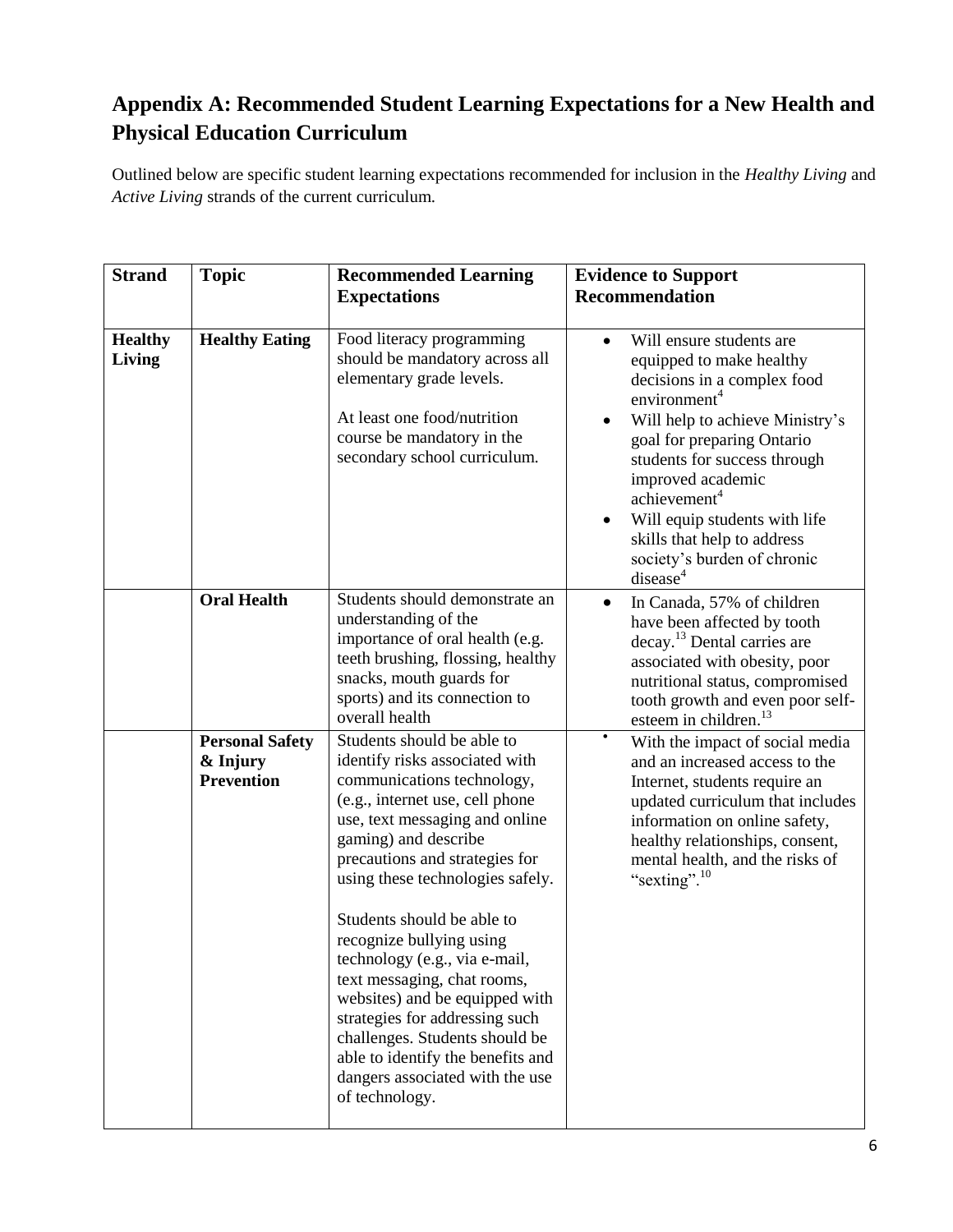|                                  | Students should understand the<br>importance of having a shared<br>understanding with a partner<br>about delaying sexual activity,<br>choosing to abstain from sexual<br>activity and the reasons for not<br>engaging in sexual activity.<br>Students should be able to<br>explain the concept of consent,<br>how consent is communicated,<br>and the importance of clear<br>communication for decision-<br>making with respect to sexual<br>activity.                                          |                                                                                                                                                                                                                                                                                                                                                                                                                                                                                                                                                                                                                                                                                      |
|----------------------------------|-------------------------------------------------------------------------------------------------------------------------------------------------------------------------------------------------------------------------------------------------------------------------------------------------------------------------------------------------------------------------------------------------------------------------------------------------------------------------------------------------|--------------------------------------------------------------------------------------------------------------------------------------------------------------------------------------------------------------------------------------------------------------------------------------------------------------------------------------------------------------------------------------------------------------------------------------------------------------------------------------------------------------------------------------------------------------------------------------------------------------------------------------------------------------------------------------|
| <b>Substance</b><br><b>Abuse</b> | Students should understand the<br>short- and long-term health<br>effects of Cannabis, substance<br>use disorder, and activities<br>which remain illegal (e.g.<br>underage purchases, driving<br>while impaired).<br>Students should understand the<br>effects and harms of emerging<br>trends such as vaping among<br>youth and anticipated trends<br>such as the mixing of alcohol<br>with cannabis edibles.                                                                                   | Statistics Canada reported that<br>$\bullet$<br>in 2012, 42% of males and 40%<br>of females aged 15-24 in<br>Ontario reported having<br>consumed cannabis at least<br>once. <sup>5</sup><br>Research indicates that brain<br>$\bullet$<br>development is not complete<br>until age 25, youth are<br>particularly vulnerable to the<br>effects of cannabis on brain<br>development and function. <sup>6</sup><br>The University of Waterloo<br>reports a 46% increase in vaping<br>in nonsmoking youth in grades<br>10-12 in the last two years. $^{12}$<br>Nicotine-containing vapors can<br>$\bullet$<br>impact brain development,<br>memory and concentration in<br>youth. $^{12}$ |
| Growth &<br><b>Development</b>   | Students should be required at<br>an early age to be able to<br>identify major body parts,<br>including genitalia, by correct<br>terminology.<br>Students should demonstrate an<br>understanding of gender<br>identity (e.g., male, female,<br>two-spirited, transgender,<br>transsexual, intersex), gender<br>expression, and sexual<br>orientation, (e.g., heterosexual,<br>gay, lesbian, bisexual) and<br>identify factors which help all<br>individuals develop a positive<br>self-concept. | A 2016 review of the effectiveness of<br>comprehensive sexuality education<br>found it contributed to:<br>Delayed initiation of sexual<br>$\bullet$<br>intercourse<br>Decreased frequency of sexual<br>$\bullet$<br>intercourse<br>Decreased number of sexual<br>$\bullet$<br>partners<br>Reduced risk taking<br>٠<br>Increased use of condom and<br>$\bullet$<br>contraception<br>The review further suggested that<br>sexuality education, in and out of<br>schools does not increase sexual<br>activity, sexual risk-taking behavior or<br>STI/HIV infection rates.                                                                                                               |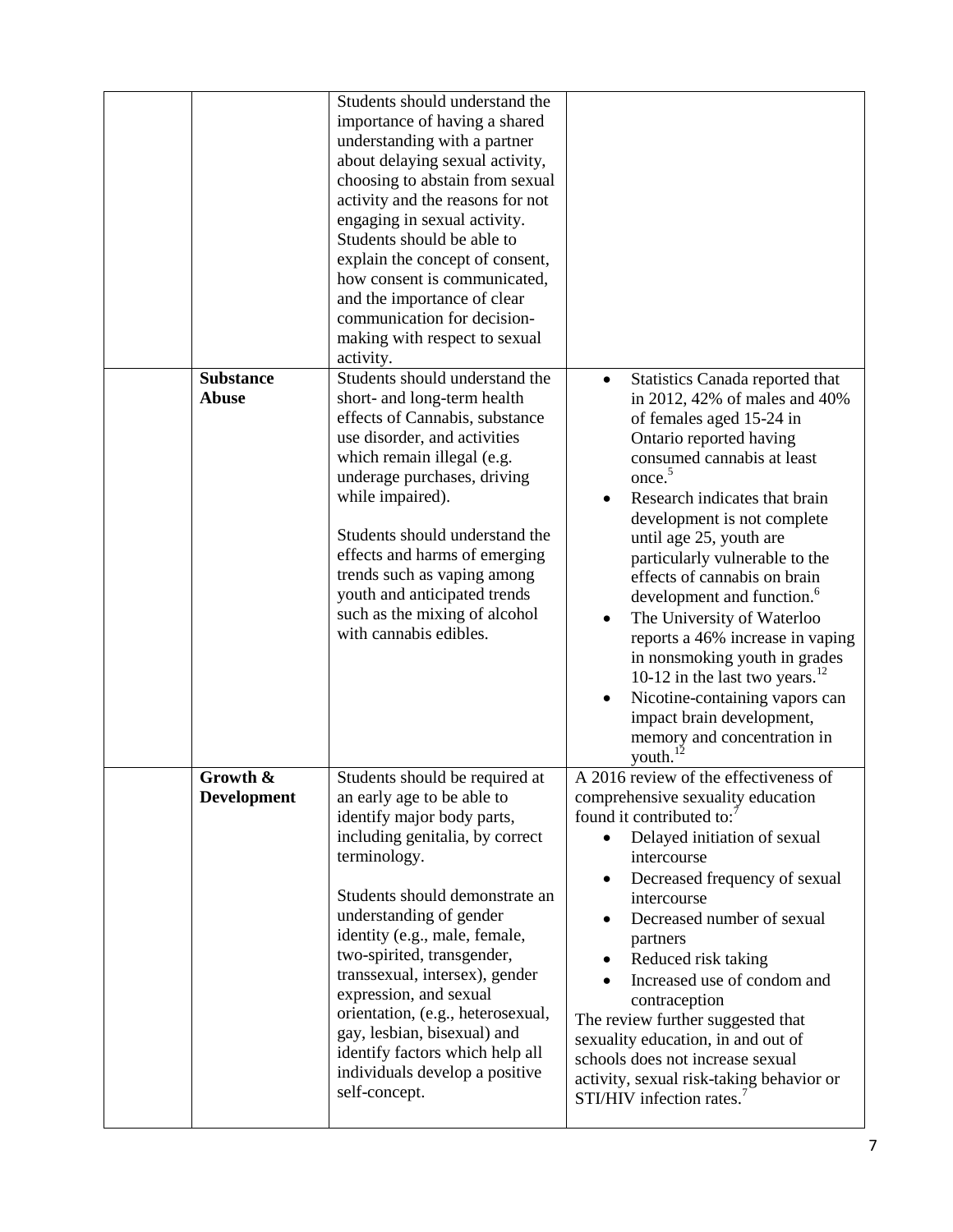|                         |                                                            | Students should understand<br>factors which affect an<br>individual's decisions about<br>sexual activity and aspects of<br>sexual health and safety (e.g.,<br>contraception and condom use<br>for prevention of pregnancy for<br>prevention of pregnancy and<br>STI transmission). Students<br>should understand the benefits<br>and risks of relationships.<br>Students should understand<br>how their choices and behaviors<br>affect both themselves and<br>others, and how factors in the<br>world around them affect their<br>own and others' health and<br>well-being through a<br>preconception health lens and<br>using preconception health<br>language. | A preconception health education<br>focused on physical health, mental<br>health, reproductive/sexual health,<br>relationships, family health history and<br>planning the future aligns with the<br>curriculum's philosophy and goals.                                                                                                |
|-------------------------|------------------------------------------------------------|-------------------------------------------------------------------------------------------------------------------------------------------------------------------------------------------------------------------------------------------------------------------------------------------------------------------------------------------------------------------------------------------------------------------------------------------------------------------------------------------------------------------------------------------------------------------------------------------------------------------------------------------------------------------|---------------------------------------------------------------------------------------------------------------------------------------------------------------------------------------------------------------------------------------------------------------------------------------------------------------------------------------|
|                         | <b>Integration of</b><br><b>Mental Health</b>              | Students should demonstrate an<br>understanding of how mental<br>health impacts overall health,<br>that mental health is more than<br>the absence of mental illness,<br>and of available supports.<br>Students should understand the<br>importance of emotional well-<br>being and resilience.<br>Students should understand that<br>connection to nature can<br>promote mental wellbeing.                                                                                                                                                                                                                                                                        | The increasing use of mental<br>$\bullet$<br>health and addictions services<br>by youth and children suggest<br>that the demand for mental<br>health care will continue to<br>grow. <sup>9</sup><br>The increasing use of acute<br>$\bullet$<br>healthcare may also reflect<br>higher rates of mental illness<br>(e.g., anxiety). $9$ |
| <b>Active</b><br>Living | <b>Active</b><br>Participation,<br><b>Physical Fitness</b> | Students should acquire the<br>knowledge, skills, motivation,<br>confidence and understanding<br>to value and engage in physical<br>activity for life.<br>Students should be mandated to<br>participate in physical<br>education throughout all years<br>of elementary and secondary<br>schooling (e.g. graduation from<br>grade 12 should require 4.0<br>health and physical education<br>credits.)                                                                                                                                                                                                                                                              | Physical activity provides<br>$\bullet$<br>students with opportunities for<br>increasing their self-esteem,<br>self-confidence, interpersonal<br>skills and physical fitness. <sup>2</sup>                                                                                                                                            |